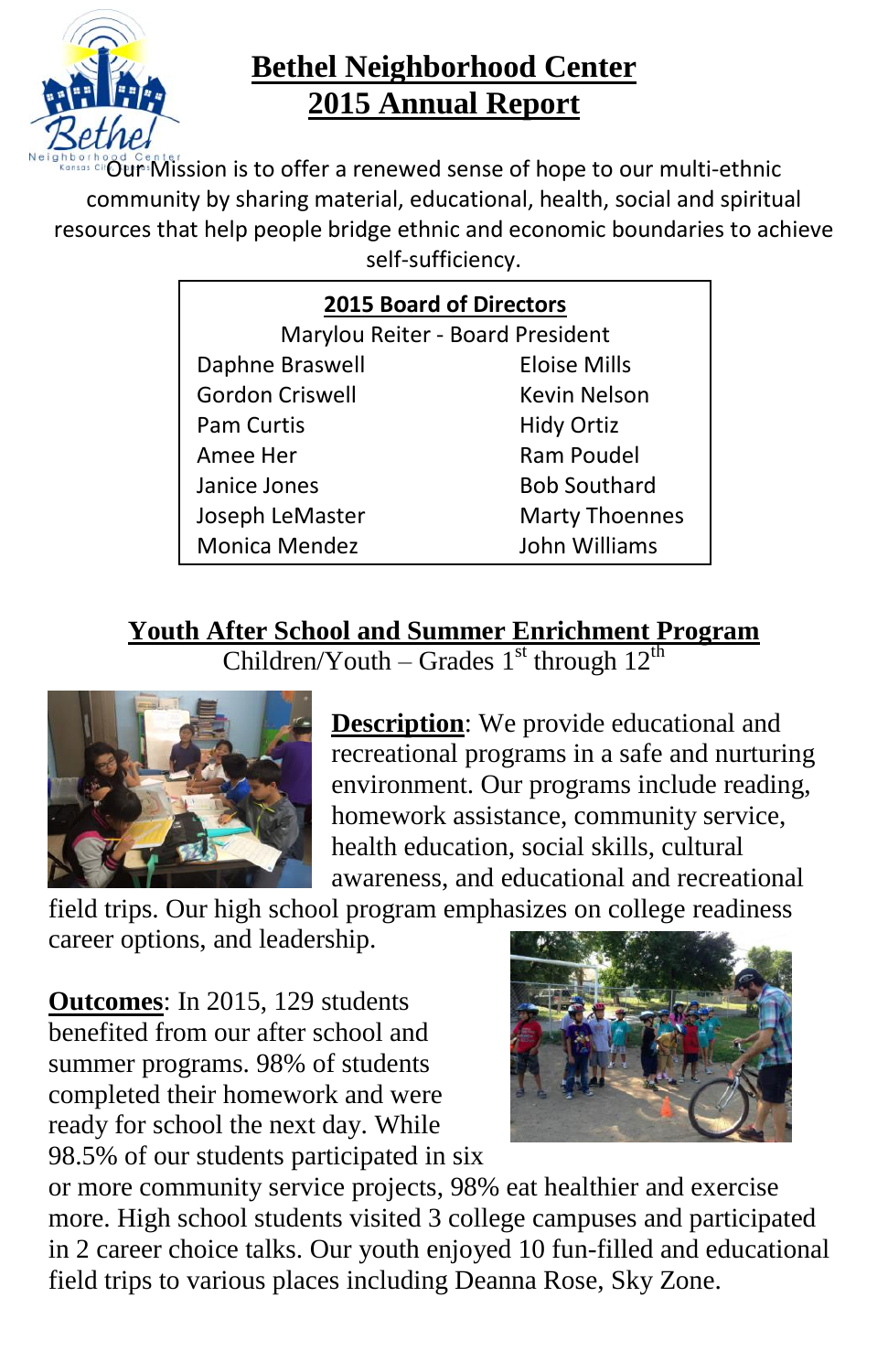### **Senior Program** Senior adults 60 years and better

**Description**: Our seniors attend lunch Monday - Friday accompanied by programs allowing them to socialize, participate in Bingo, games, music, arts and crafts, Healthy Lifestyles classes, community service and field

trips. We have a nurse teaching healthy lifestyles and a visiting nurse who monitors blood pressure/glucose and weight on a monthly basis.



**Outcomes**: In 2015, out of the 32 seniors enrolled, 23 of them attended regularly and 50% of them reported losing body weight and 97% reported happier participating in

our senior program. They stuffed 420 plus bone pillows, infant neck pillows, and empathy dolls for Children's Mercy Hospital and Cancer Action. They enjoyed going to the movies, Fair, the Plaza Lights, James Port, MO and monthly shopping trips for necessities. Seniors received 1,480 bags of produce during the year.

## **Food Pantry** Residents of Wyandotte County



**Description**: Our food pantry offers a variety of culturally appropriate food, baby

diapers, baby wipes, and baby formula to neighborhood residents. We also hand out hygiene products, clothes and other household items when available. Our pantry is stocked with donation from KCK public schools, US Postal Carriers, churches and individuals and now in partnership with the Junior League of Wyandotte and Johnson County. A weekly food



drop from First Baptist Church of Stilwell, Kansas helps us to distribute more fresh produce and bread to our community.

**Outcomes**: In 2015, we helped more than 10,375 adults, senior citizens and children and handed out more than 62,224 pounds of food. We also provided baby diapers and baby wipes to 839 infants/toddlers; giving out 8,799 baby diapers throughout the year.

Bethel has added ethnic dry foods in order to better serve our newly immigrated population.

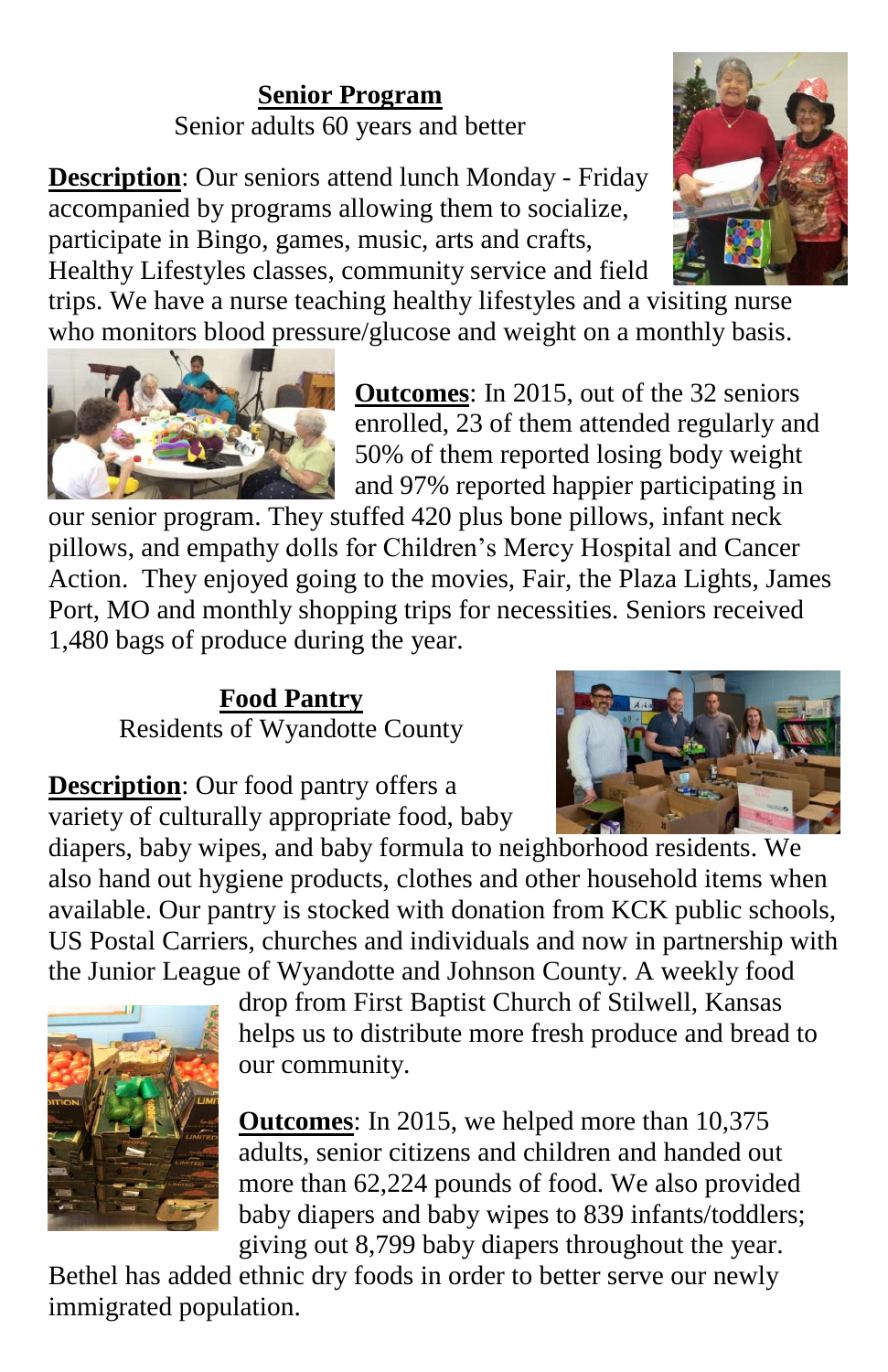### **Assistance with Language Translation and Notary**

Refugees, Immigrants, Economically Disadvantaged

**Description:** Bethel staff members speak more than 10 different languages helping us to provide culturally appropriate help. They help in advocacy, filling forms for schools, jobs, and clinics; translation of documents like birth certificate, legal matters, proof of income, authorization



forms, and much more. A staff notarizes important documents for low income families.

**Outcomes**: Bethel was able to assist 61 individuals notarize forms and translated 20 birth certificates and 4 marriage certificates. Through assistance with language translation, 75 families were assisted in making various calls and appointments.

## **Community Garden**

Immigrants, Newcomers, Refugees



**Description:** The community garden offers space on Bethel's property to people to grow their own vegetables. Many of the vegetables produced were unique varieties and were used in authentic cuisine. Participating gardeners plant their seeds and tend to the garden on a regular basis.

**Outcomes**: We had 12 families growing vegetables in the garden until late fall and were harvested many times. 100% of our gardeners share excess produce with other families in need.

# **Refugee Assistance and ESL/Citizenship Classes**

Immigrants, Newcomers, Refugees

**Description**: ESL/Citizenship classes meet weekly for two hours on Mondays and Fridays. They work on conversational English, learn new vocabulary and listen to, read and learn pronunciation of stories. The class also helps attendees to learn about the

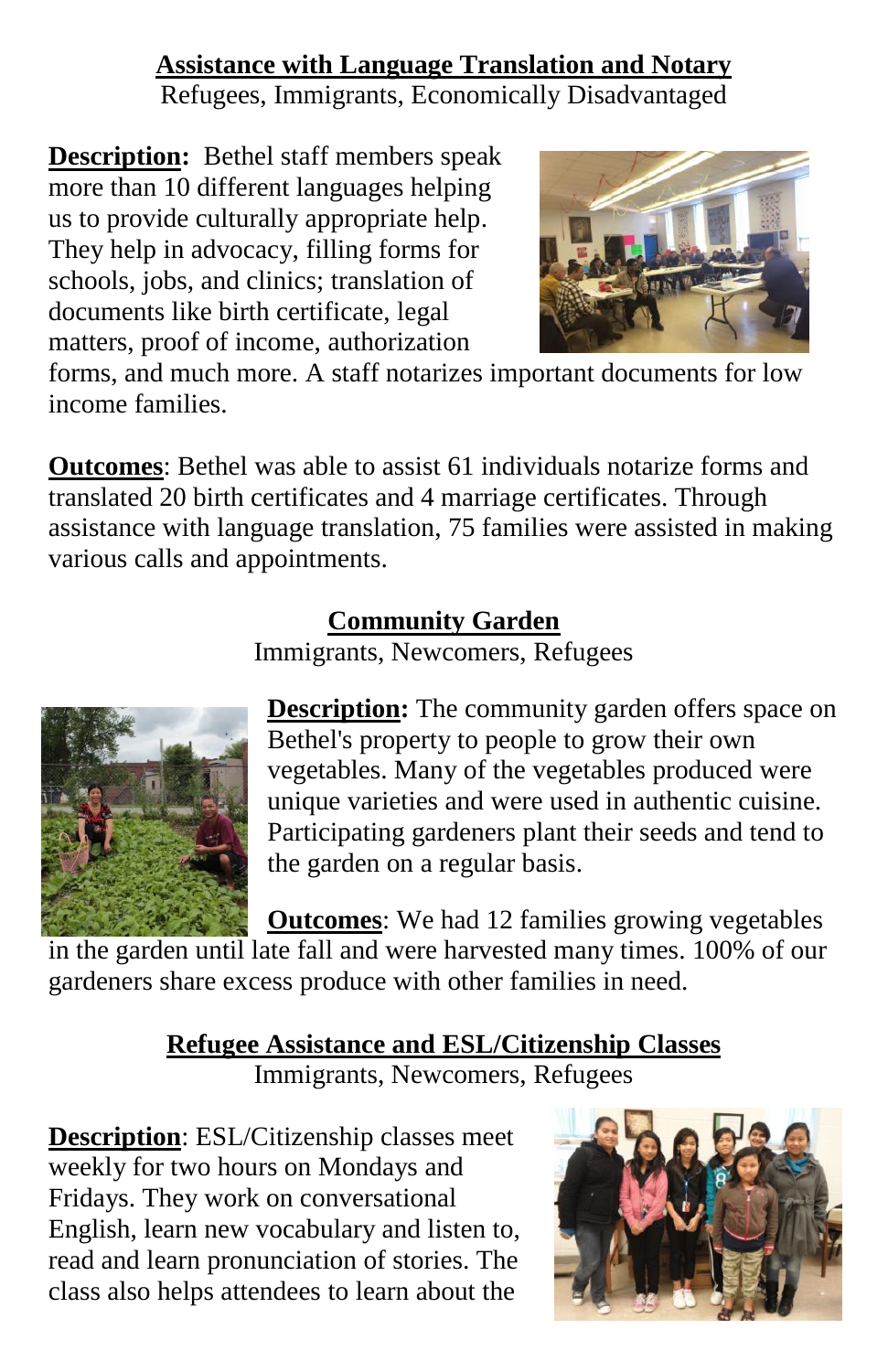Pledge of Allegiance and US history. Bethel provided transportation and advocacy as needed on a case by case basis.

**Outcomes**: In 2015, 5 individuals took and passed their citizenship test out of the 20 students attending classes throughout the year. Advocating and assisting 2 individuals resulted in them getting the financial assistance with their hospital bills, totaling \$142,000.

## **Friday Night Meal and Worship**

All are welcome

**Description**: For those who like to participate in worship over meal are welcomed on Friday evenings at 5:30 p.m. Range of attendance is between 35 – 75 individuals. Participants also receive transportation for Friday service and meal is provided by the hosting church. Produce and bread are accessible to families when available on Friday evening.



#### **Bethel Christmas Shop** Bethel Families

**Description**: Bethel offers a Christmas Shop in partnership with Prairie Baptist Church providing gifts and much needed items for low income families year after year. Families submit their needs list which can include request for food, clothing, shoes, space heaters, blankets and other household items. Families receiving Christmas baskets are asked to attend financial literacy training in order to help their family.



**Outcomes**: In December 2015, Bethel helped 85 families, 32 seniors and 100 Bethel after school participants. A total of 24 different churches, church groups, businesses, families and individuals assisted in providing items for the Christmas

baskets. On the day of the Christmas Shop, more than 30 volunteers helped, entertained the children and helped in carrying out baskets to the families' cars. 95% of the families attended the training and 100% of the families received a holiday meat.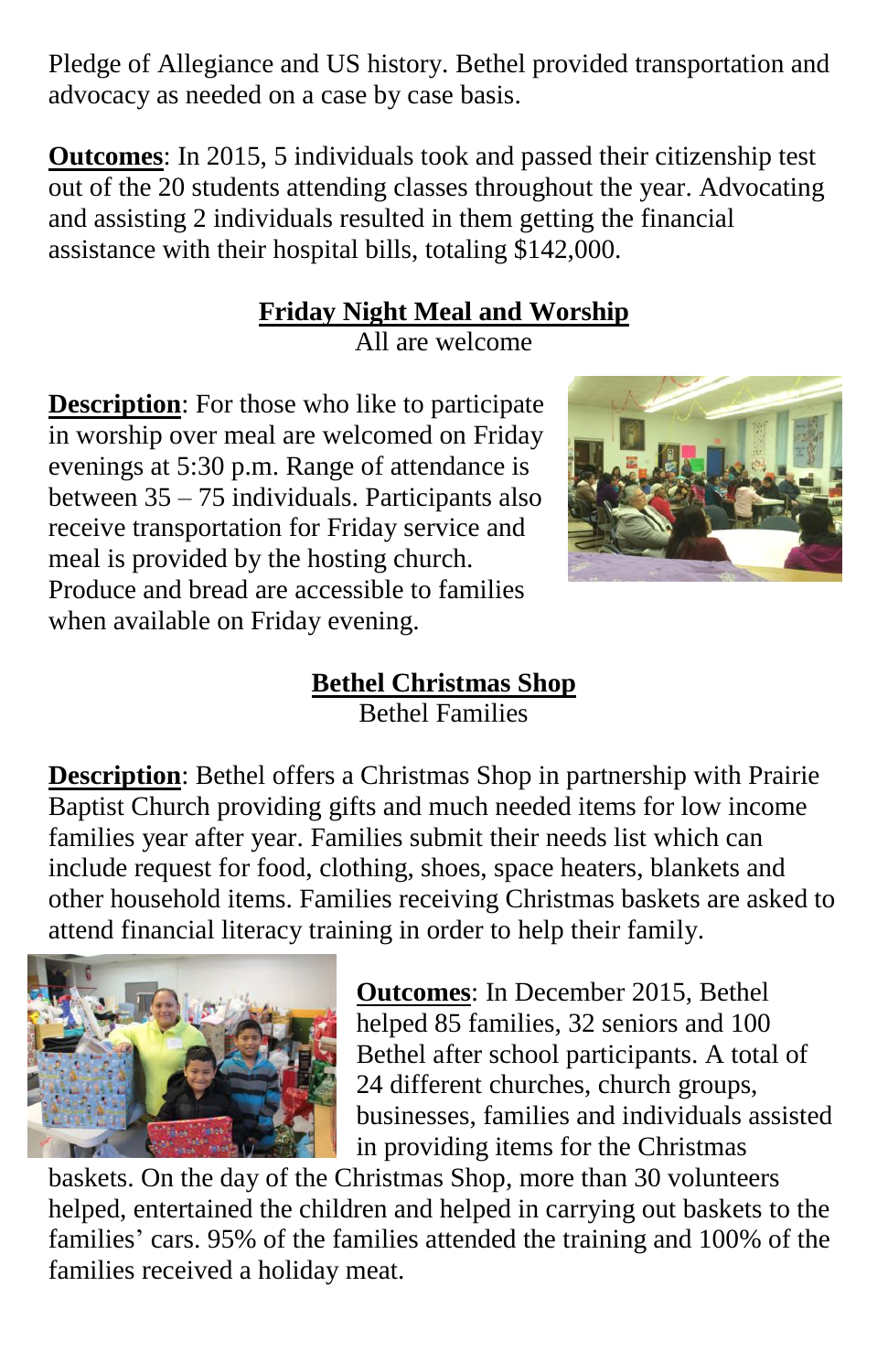

**Total Expenses** \$394,282.26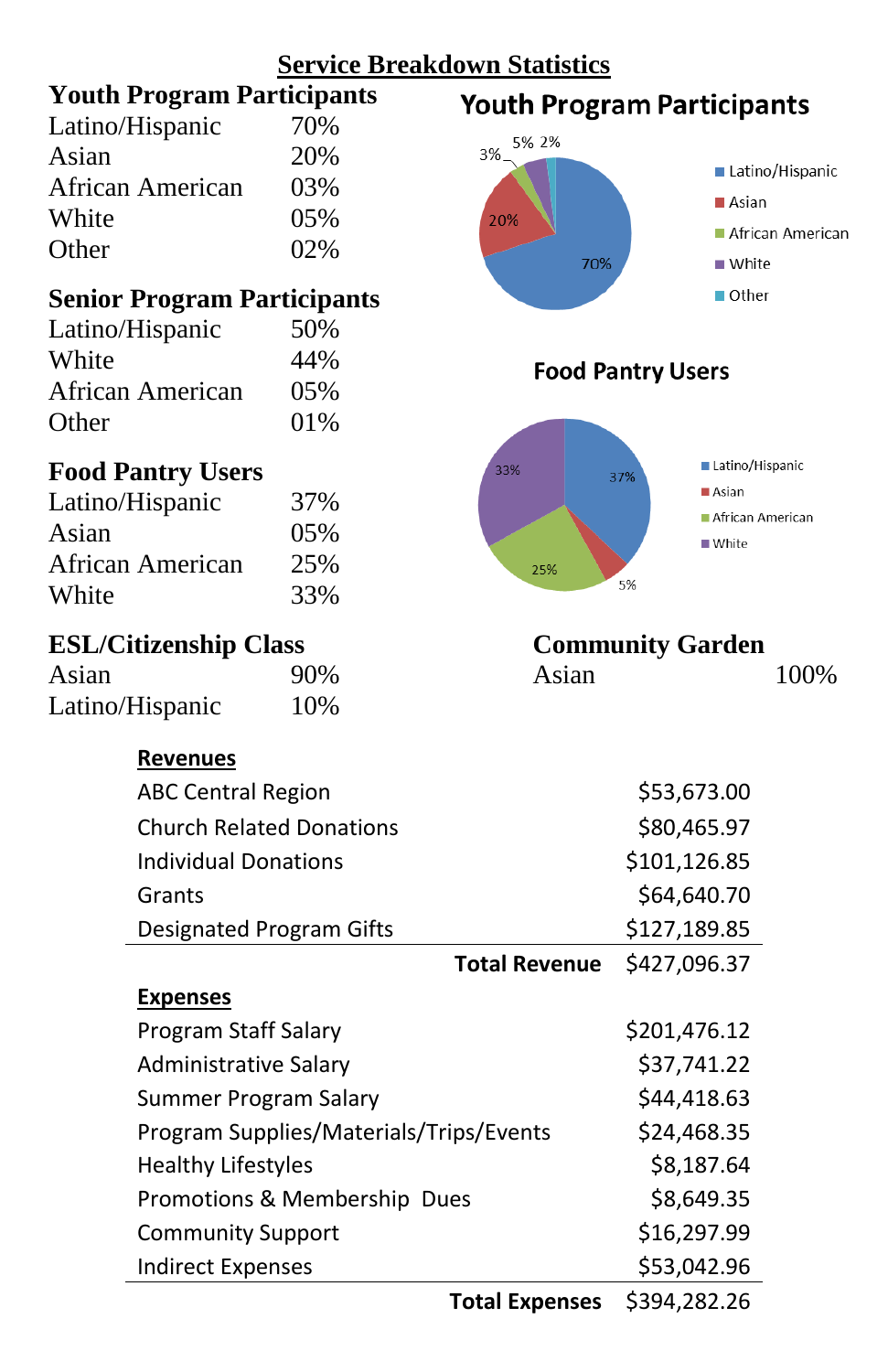### **Bethel Personal Impacts**



"I am so happy that when I came inside Bethel, I get many people to say "welcome". I am so happy for that, that even if I don't get anything, I am happy to get welcome" – Said, a Pantry user.

"I don't want to go home. I love being at Bethel with all my friends and teachers and I want to stay forever at Bethel" – Lin, a second grade student.





"We always make time for Bethel because we just love the friends we have made here" – Grace, a Bethel Senior

"I love Bethel because Bethel welcomes everyone. What Bethel does is not hands down but hands up for people to become successful in life." – Pershing, a former Board member.





My daughter enjoys the summer program very much and she wants us to wake up early every morning to make sure that she is not late for the program. I am very happy for the positive changes I see in her." – Nuam, Bethel Parent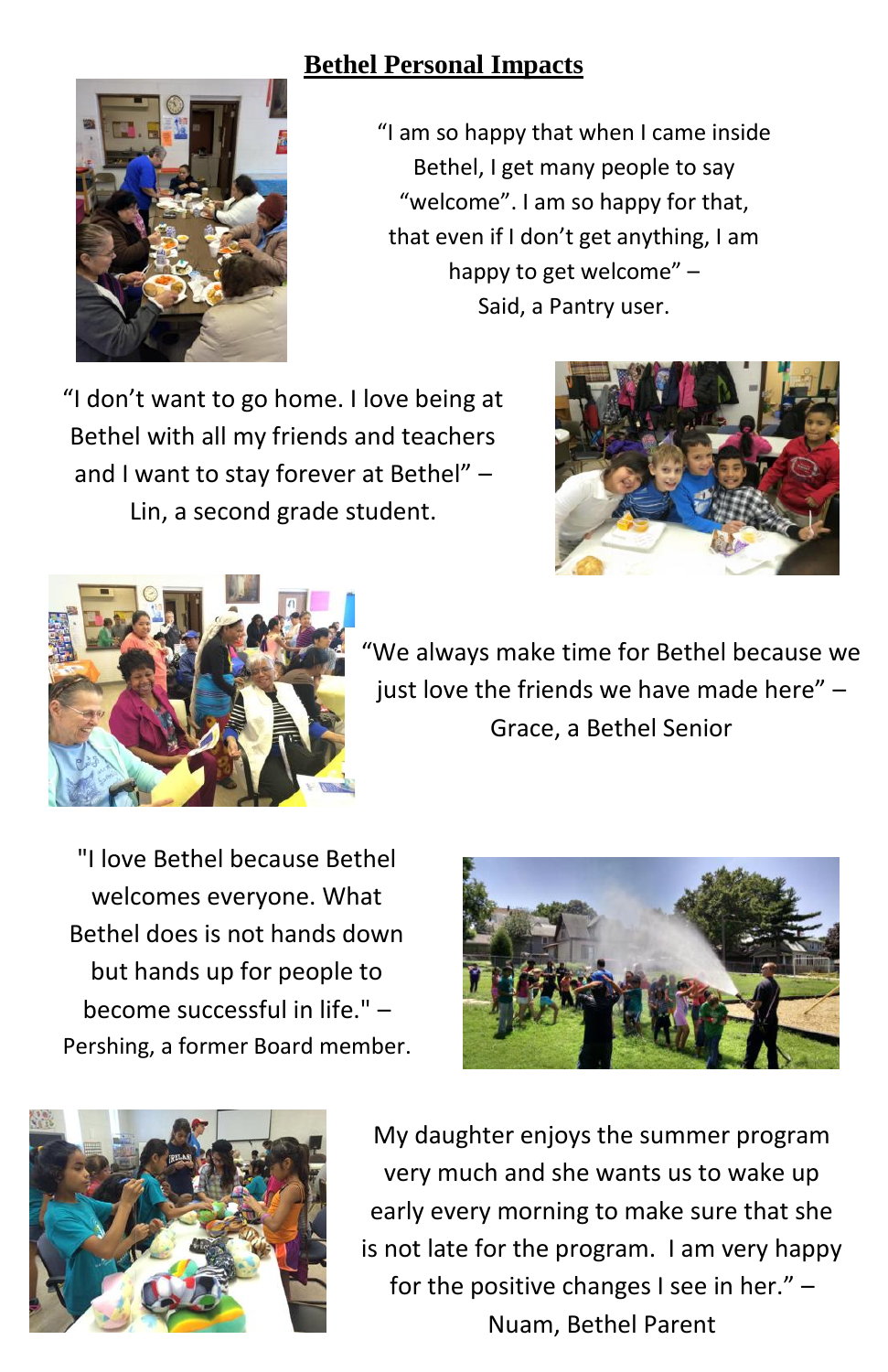### **2015 Snap Shot**

January 29, 2015 Senior adult community service day as they stuffed empathy dolls for Children's Mercy

February 27, 2015 S.P.A.R.K.S. high school youth visiting the Blue Room at the American Jazz Museum



March 14 – 19, 2015 Bethel Mission trip to Springfield, IL

> April 25, 2016 Bethel 104 year celebration!



May 17, 2015 Magnifying the Light & Hope Campaign Kick-Off.



June 14, 2015 Summer Program Kick Off

July 20, 2015 4th & 5th grade special field trip to Federal Reserve Bank of Kansas City, MO

August 5, 2015 Students received backpacks filled with school supplies this afternoon.



September 21, 2015 Bethel Annual Fall Festival



October 12, 2015 The First Bethel Open Soccer Tournament held at Soccer Nation

November 16, 2015 Bethel Volunteer Recognition Dinner hosted by Bethel board of Directors



December 17, 2015 Bethel Christmas Shop